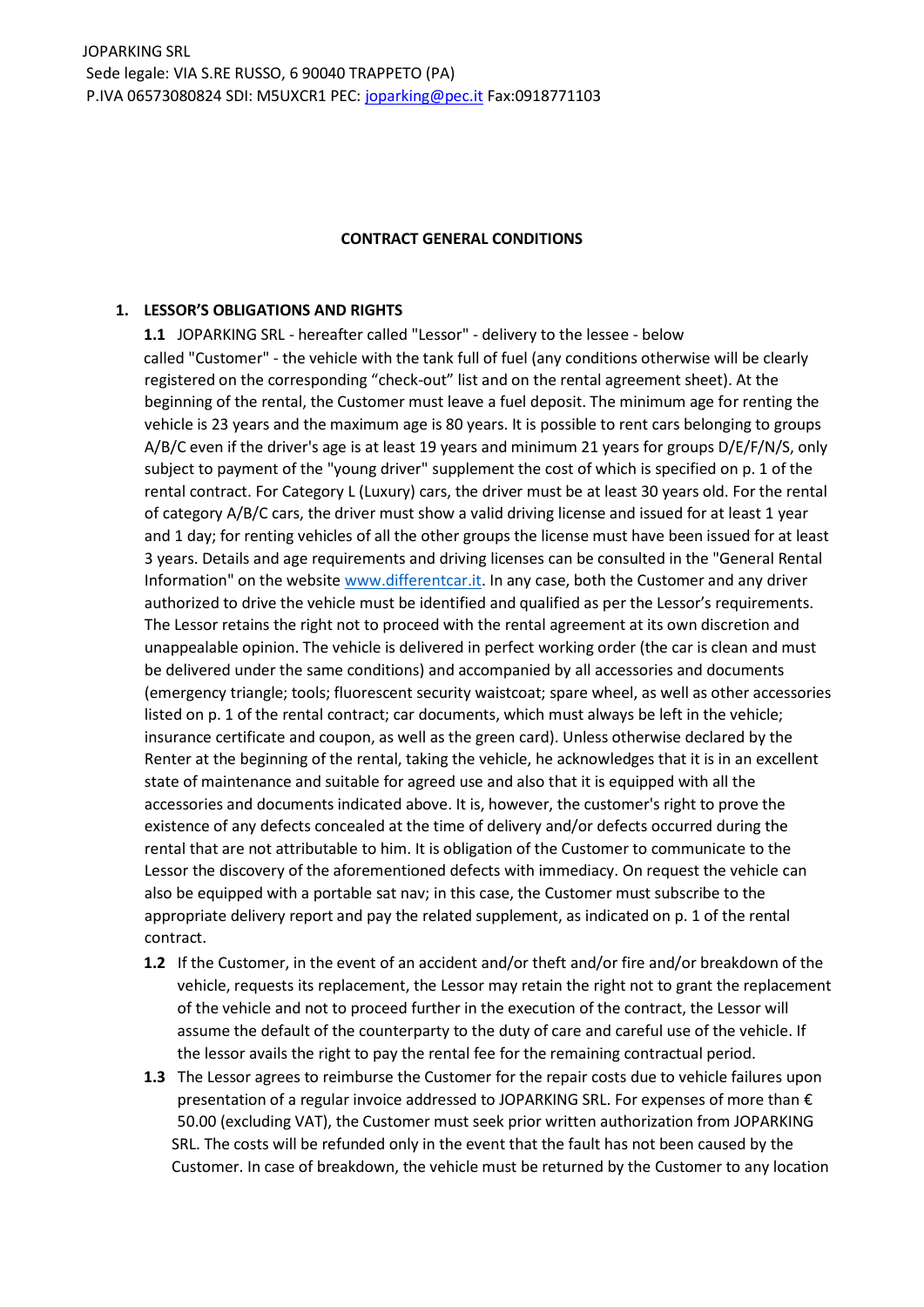of the Lessor, who will replace the same, subject to availability, and to the Lessor's unappealable opinion not to grant the replacement vehicle. Where this right is applied, the Lessor gives up to the right of being paid for the rental cost by the Lessor for the remaining non-used rental period stated by the rental agreement. In the case of 9-seater vehicles, the replacement may take place with a similar vehicle or with 2 cars. The Lessor guarantees that the civil liability of the Customer (and/or other person specifically indicated on the contract and therefore authorized to conduct the vehicle) is covered by a standard insurance policy with a maximum cover of € 6,000,000.00 for damage to people, property or animals. The higher policy, being of an essential nature, is sufficiently brought to the customer's attention.

#### **2 RENTER'S OBLIGATIONS AND RIGHTS**

**2.1** The Customer is responsible for the vehicle until the rental contract is closed even if the checkin is not made in his presence. In case of return of the vehicle during closing time of the office, the Customer is responsible for the payment of the rental cost until the car is collected by the lessor's desk staff. Any damage that may occur on the vehicle will be charged exclusively to the customer. **2.2** The Customer shall: a) pay the rental fee including, in addition to the official rate, also contractually established amounts as a penalty (where due) as well as the supplements provided for the signing one of the optional clauses referred to in the following Article 2.4; b) diligently drive the vehicle and to store it together with accessories and documents and in compliance with all the rules in force in Italy and in countries where it is allowed to drive the vehicle; c) return the vehicle with the tank full of fuel and in any case with the same level of fuel at the beginning of the rental. By not complying with this obligation, the Customer authorizes the Lessor to charge him, in addition to the cost of fuel, an additional fee for the replenishment (so-called "full-full, full-empty") the amount of which is indicated in the individual rental contract signed by the Customer (in accordance with what is also specified on the website www.differentcar.it).

In addition, the Customer is obliged to pay attention to the type of fuel to be put into the tank (gasoline unleaded or diesel); in case of fuel intake not suitable for the vehicle engine and/or in case of unclean fuel, the Customer will be held responsible for all damages caused and for the expenses incurred for the possible recovery of the vehicle and, therefore, will be required to pay it even if has signed, jointly or alternately, the *"Bronze" package or the "Silver" or the "Road Assistance" or the "Gold"* referred to in the following art. 2.4; the

aforementioned expenses for the recovery of the vehicle will not be charged to the Customer if the customer has signed the clause at the beginning of the optional *"Road Assistance"*; d) take care of the ordinary maintenance of the vehicle, the greasing, the control of lubricant and brake oil levels; e) be financially responsible for and proceed with the payment of all fines and/or motorway tolls and/or parking tickets in which you will incur during the rental and to pay to the Lessor, in case payment (€ 50.00 plus VAT) for additional services related to fines, tolls, parking and any penalty or charge imposed by authorities, entities, dealers in relation to the movement of the vehicle; f) hold the Lessor free from any claim made by third parties for damage suffered to the property transported or otherwise present in the vehicle; g) not introduce animals into the vehicle, with the exception of guide dogs; h) acknowledge that he does not have ownership of the vehicle and therefore cannot sell it and/or dispose of them as a pledge; i) in the case of possession of a pass reserved for disabled people, the Customer is obliged to inform the competent authority of the license plate of the rented vehicle in order to avoid payment consideration of the related additional service, in the event of disputes and the imposing of sanctions. In compliance with the regulations on international financial circuits (credit card companies), and except as stated by the following Articles 2.4 and 4.1 with regard to the attribution of responsibility, all the expenses and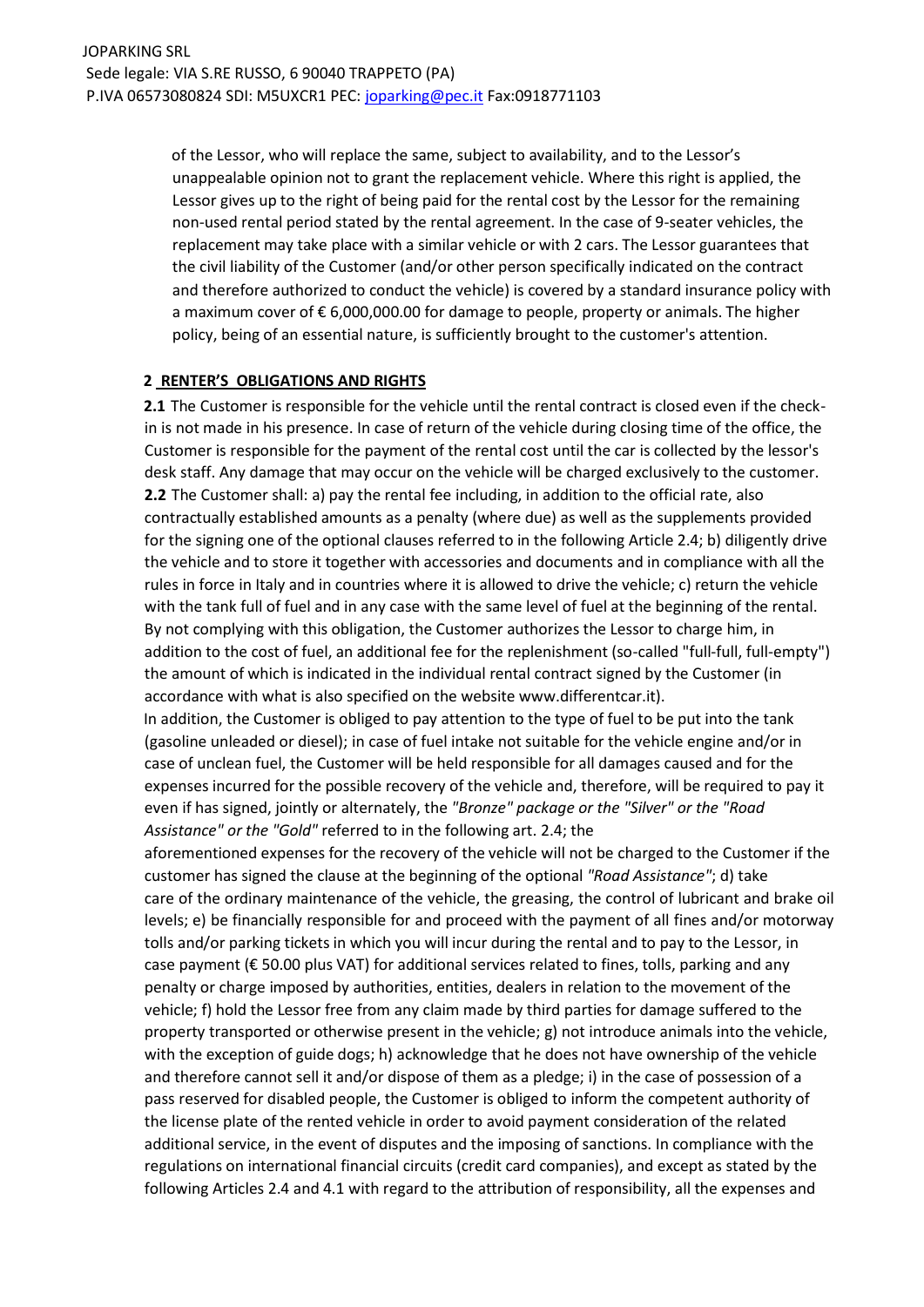fees for additional services not known at the time of delivery of the vehicle but detected and accrued after the return of the car (so-called "additional payment"). The Acceptance of the "payment "is expressly indicated in the individual rental contract and signed by the Customer. The following costs fall within the "additional payment": fines, parking tickets, tolls motorways, fuel supplies, damages to the car, towing of the vehicle; loss and/or damage and/or theft of all vehicle accessories, loss and/or damage and/or theft of the insurance certificate, keys and/or license plates, fees for additional services related to fines, tolls, parking spaces and any sanction or charge imposed by authorities, entities, dealers in relation to the circulation of the vehicle.

**2.3** The Customer shall not drive or use the vehicle and not allow and/or:

a) in a state other than Italy, France, Germany, Spain, Portugal, Vatican City, Republic of San Marino, Principality of Monaco, Switzerland, Belgium, England, Luxembourg, Austria, Slovenia, Croatia (as also specified on the website www.differentcar.it). Driving the vehicle in the territory of a foreign State other than those listed above renders ineffective all insurance coverage, as well as the *"Bronze", "Pai", " Road Assistance", "Silver" ", Gold" package*, entitles the Lessor to charge, by way of compensation, to the Customer any expenses and costs incurred for

not complying to the rental obligations; b) for the transportation of people and/or goods for which any annuity has been charged or granted; c) in competitions and/or races; d) speeding; e) for any illegal purpose; f) if it is a person who is not indicated on p. 1 of the rental letter; g) if it is a person who has provided the Lessor with false information about your age, name, address, place and date of return of the vehicle at the end of the rental; h) to push and/or tow objects; i) off road and/or unpaved roads and/or off-road routes. The Customer is obliged to observe the legislation provided for by the new street Code (Art. 117). All vehicles are delivered without antifreeze additive. In the presence of environmental or climatic situations that require its use (e.g. mountain driving or cold temperatures) the addition of the aforementioned additive must be carried out at the customer's care and expense. In any case, the Renter shall indemnify the Lessor for any damages arising from any freezing of the fuel and reimburse the Lessor all expenses incurred to recover the vehicle except in the case the Renter can demonstrate not to be liable, as per the article 1588 of the Civil Code. The Customer undertakes to use snow chains where it is required by law.

**2.4** In accordance with the provisions of art. 1588 civ code, the Customer undertakes to compensate the Lessor for any damage, for any reason that occurred to the vehicle, if it does not prove that the damage occurred due to attributable to the Customer himself. Damage will be detected and quantified by applying the "Damages Table" and the criteria as per the relevant Explanatory Sheet. These documents, which form an integral part of these general terms and conditions, are available on the website www.differentcar.it will be given in copy to the Customer at the time of the conclusion of the rental contract. The amounts shown in the "Damages Table" are determined on the basis of the values taken from the price lists of manufacturers and also include the labor costs consumer products, garbage disposal and technical non-use of the vehicle relating to the time necessary for the repair and the spare parts retrieval. Only for damage not covered by the aforementioned "Damages Table" will be estimated through a specific technical report, on the basis of the Price Lists of the manufacturers, also considering the labor costs, consumer products, garbage disposal and technical non-use of the vehicle. For any damage to the vehicle and/or partial/total theft attributable to the customer, the customer will be also charged a fee of € 50.00 + VAT for the related additional service. At the time of subscription of the contract, the Customer is obliged to pay, by credit card, a security deposit, the amount of which in accordance with the tables published on the website www.differentcar.it - is indicated in the individual contract of rental and submitted to the Customer's reading before signing up. The sum will be returned to the Customer if, at the end of the contractual relationship, the vehicle will be returned undamaged and complete with all parts and accessories. For any damage relating to the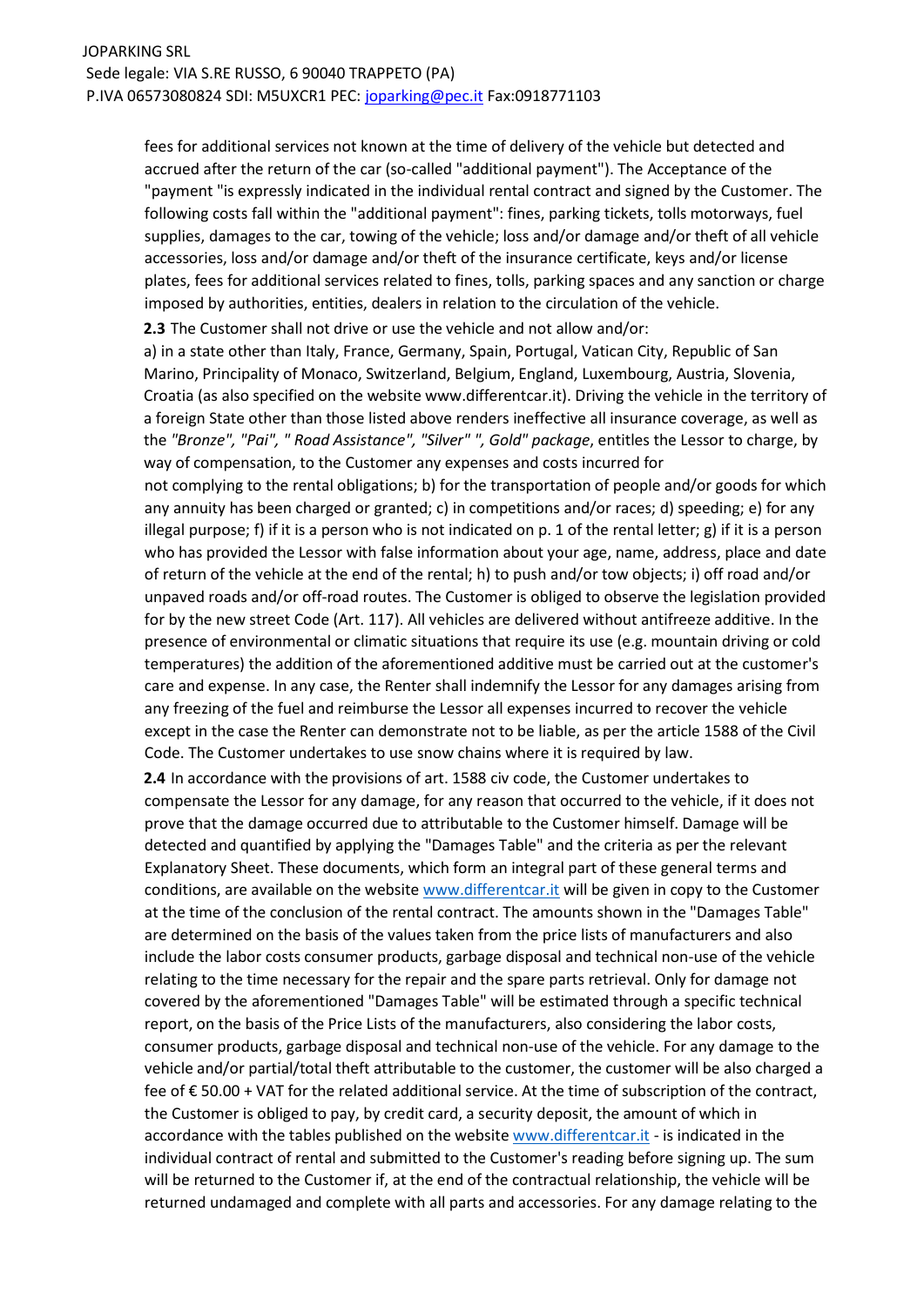vehicle, parts thereof or accessories, attributable to any case, including, by way of example and without exclusion of other events, the assumptions of accident - with or without collision with other vehicles - as well as theft or fire, both total and partial, the Lessor is entitled to charge customer's credit card an amount of money equal to the extent of the damage occurred. However, it is agreed that the aforementioned charge may not exceed the maximum values (ie penalties) indicated in the individual rental agreement - respectively with reference to the hypothesis of damage to the vehicle (CDW penalty) and that of theft and/or fire (TLW penalty) -, in accordance with the tables published on the website www.differentcar.it and read by the Customer before signing up. The Limitation of compensation within the above mentioned values penalties CDW and TLW operates only on condition that the harmful event is not attributable to malicious serious fault of the Customer and gross negligence of the Customer , in any case, provided that the damage does not pertain to one of the following parts of the rented vehicle:

1) tyres ; 2) mechanical parts; 3) upholstery; 4) internal parts in general; 5) all vehicle accessories; 6) car documents (including insurance documents); 7) car keys, license plates, triangle, safety kit, high visibility vest. The customer may further limit its liability by signing the optional "Silver" package, the cost, to be paid at the time of the stipulation, is indicated in the individual rental contract - in accordance with the tables published on the website www.differentcar.it - and submitted to the Customer's reading before the Subscription. As a result of the "Silver" package, the Customer is exempt from the payment of the aforementioned penalties, except for rentals related to the Luxury car group for which the Customer is still responsible for the payment of penalties for damage (CDW) and theft/fire (TLW), in accordance with the tables published on the www.differentcar.it. It is also agreed that in the case of commercial vehicles (vans) the subscription of the "*Silver*" package it does not free the Renter totally from his liability for the event in its entirety but the Renter is still liable for a residual amount of the penalty chargeable, as evidenced in the contract individual rental and in accordance with the tables published on the website www.differentcar.it and submitted customer's reading before subscribing. The elimination of CDW and TLW penalties, provided for in the in question, is effective provided that no damages occur to the following items and parts of the rented vehicle:

1) all car glasses; 2) tyres; 3) undersides; 4) roof or hood (if convertible); 5) mechanical engineering parts; 6) door locks; 7) upholstery; 8) internal parts in general; 9) all accessories of the vehicle; 10) car documents (including insurance documents); 11) car keys, license plates, triangle, safety kit, high visibility vest. As an alternative or in addition to the "*Silver*" package, the Customer may also subscribe to the *"Pai",* the cost of which, to be paid at the time of the stipulation, is indicated in the individual contract of rental - in accordance with the tables published on the www.differentcar.it website - and submitted for reading customer before subscribing. As a result of the "*Gold*" package, the customer is exempted from compensation due in case of damage caused to the following parts of the vehicle : glassware, car glasses, underside, roof and locks, it includes also the Road Assistance (tow truck) and vehicle cleaning service.

It also covers vandalism and weather events. It also provides for the elimination of expenditure/administrative practices.

In addition, the signing of the optional *"Pai"* clause guarantees a risk coverage driver, as shown in the following summary.

| <b>Warranty</b> | Amount in $(E)$ | <b>Franchise - Duration</b> |
|-----------------|-----------------|-----------------------------|
|                 |                 |                             |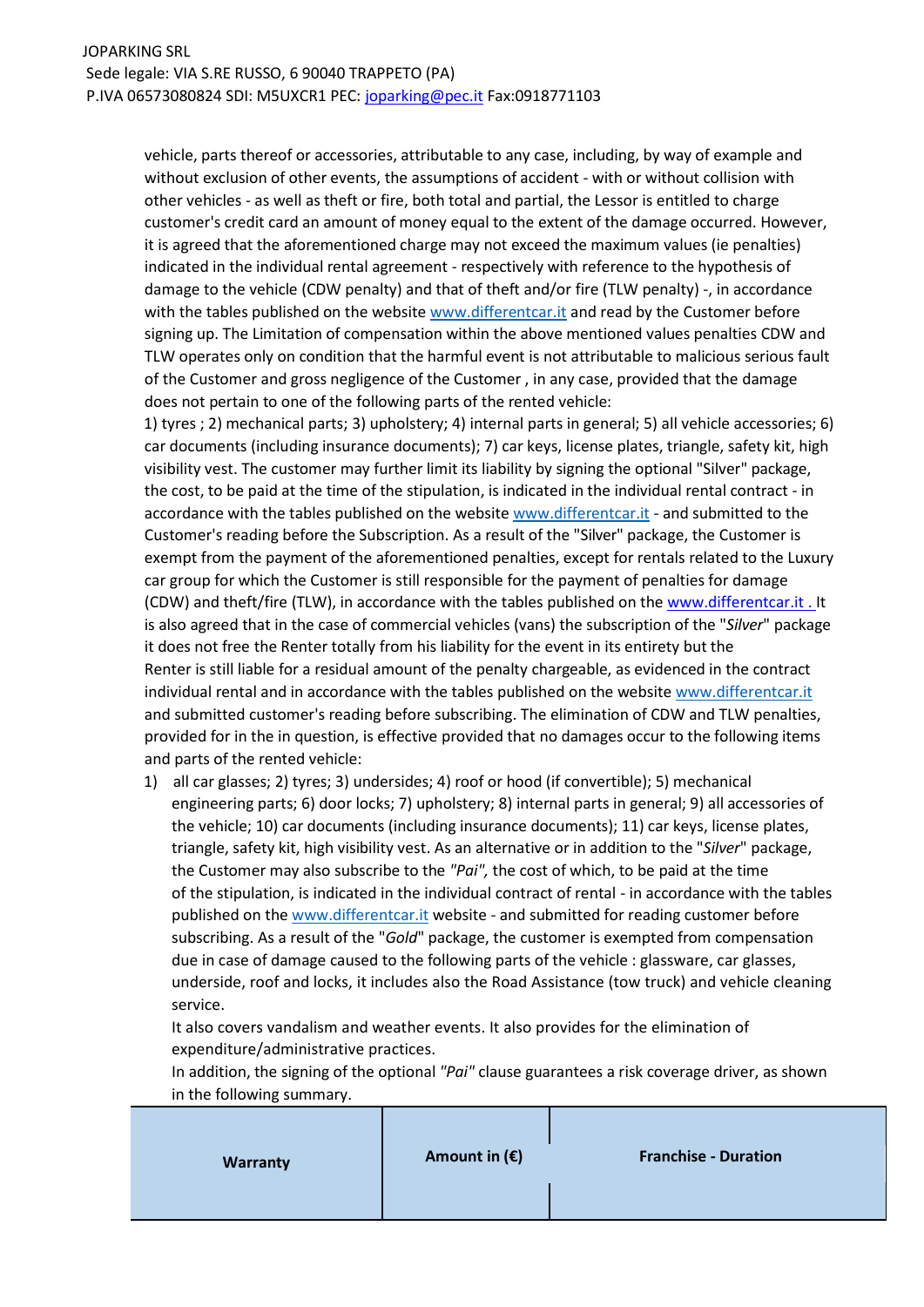| Death or permanent disability           | 100.000    | franchise               | 5%      |
|-----------------------------------------|------------|-------------------------|---------|
| RSC (reimbursement of care<br>expenses) | 4.000      | franchise               | 5%      |
| IR (hospitalization indemnity           | 50 per day | franchise               | 7 days  |
|                                         |            | MAXIMUM<br>COMPENSATION | 14 days |

| Included in the here<br>above maximum            | sublimite  |
|--------------------------------------------------|------------|
| Reimbursement of travel expenses of the insured  |            |
| party for his sanitary return                    | € 1.500,00 |
| Reimbursement of railway / flight tickets of     | € 300,00   |
| a family member                                  |            |
| Reimbursement of expenses for the transportation | € 2.000,00 |
| of the insured party's corpse                    |            |
| Reimbursement of expenses of the passengers      | € 1.000,00 |
| (further to sanitary return)                     |            |

All expenses reimbursement benefits will still be provided as long as the claims have occurred more than 150 km from the insured person's municipality of residence. In addition, in the event that the driver has 75th year of age at the time of the accident, the insurance is provided with the application of the limitations and deductibles:

a) the amounts insured for all guarantees shall be reduced by 50%; b) allowances on permanent invalidity they are intended to be doubled; c) no other special conditions are in place, even if they are mentioned. Alternatively, if the Customer wants a broader coverage than that guaranteed to him by subscribing to the both of the above packages "*Bronze", "Pai" and "Road Assistance"*, may sign the *package "Silver" and "Gold"*, the cost of which, to be paid at the time of stipulation, is indicated in the individual rental contract – in accordance with the tables published on the www.differentcar.it website – and read by the Customer before signing up. As a result of the *"Silver"* package, this package halves 50% of penalties for damage (CDW) and theft/fire (TLW), (except for damages caused by wrong/unclean refueling or freezing fuel) and to the car keys (damages/loss) . Signing the optional "*Gold*" package exempts the Customer in full from the payment of damages (CDW) and theft/fire (TLW) penalties also for rentals related to the car group L. It is expressly agreed that the effectiveness of the *packages "Bronze" "Road assistance" and "Gold"* operates only on condition that the event is not attributable to malice (willful misconduct) or gross negligence of the Customer. The lessor's right to full compensation, where the damage caused by the damage to the is attributable to malice or gross negligence of the Customer. It is

expressly agreed that the *packages "Bronze" , "Silver","Road assistance" and "Gold"*, do not produce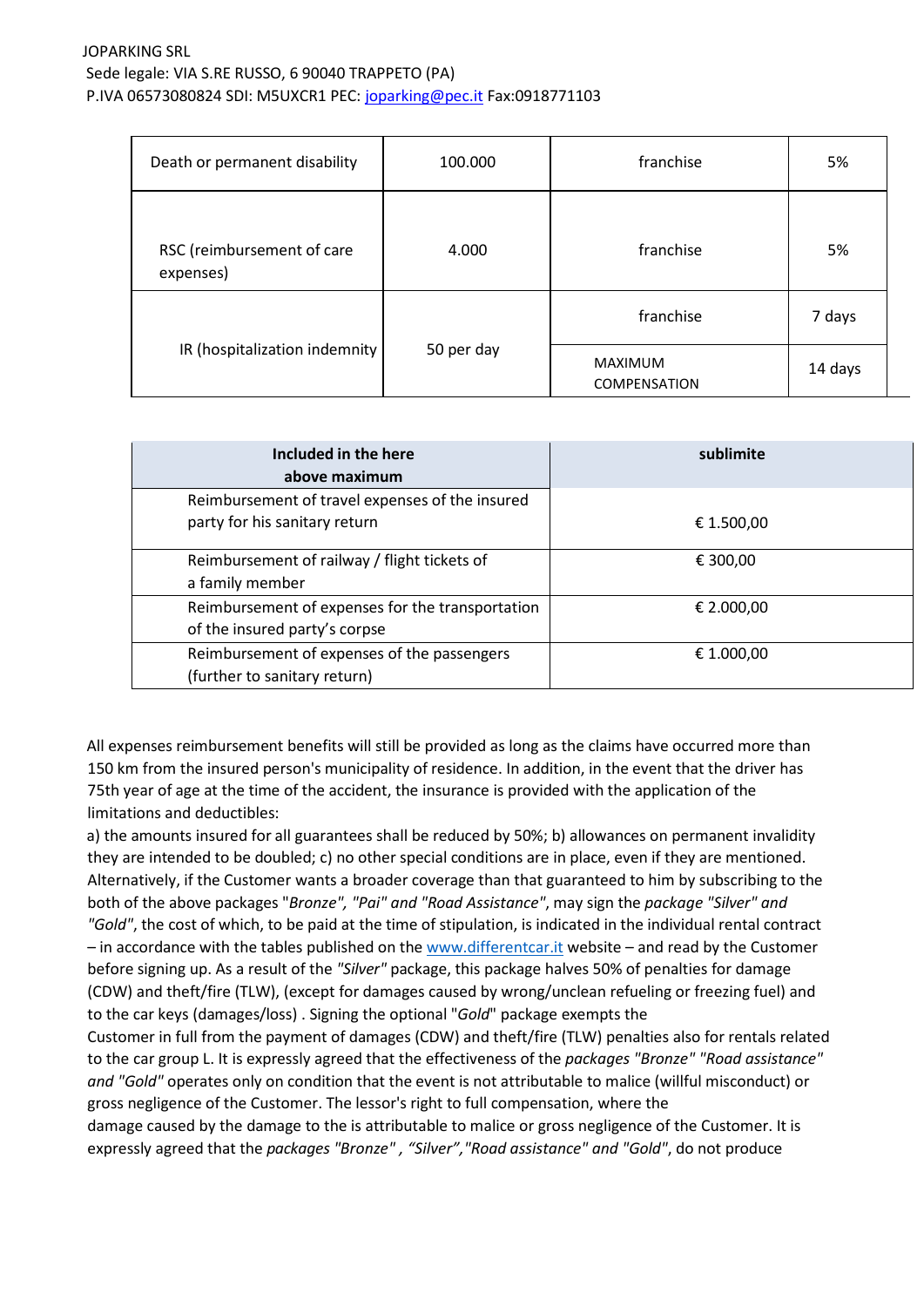their respective effects, when damage to the vehicle, its parts or accessories are caused by vegetation and due to driving on unpaved roads. Furthermore, during the check in, some damages may not be immediately evident, for example those caused to inaccessible components of the car (engine, tank, clutch, etc ...) or hidden due to poor lighting, cleanliness of the vehicle and / or adverse or weather conditions; if damage of this type is detected, we will inform the customer after the detection, providing all the documentation proving what has been found, before charging the related costs. In such cases, assuming the serious fault of the Customer, the same - where, pursuant to art. 1588 civ code, do not prove that the damage does not is attributable to him - he will have to compensate the Lessor in full for the damage caused. Regardless of the aforementioned packages *"Bronze""Silver" and "Road assistance",* always saves the proof article 10 of the Directive. 1588 civ., the damage to mechanical parts, the door locks, the upholstery, glassware, car glasses, underside, roof, Damage/Puncture to Tires, the internal parts in general, all the accessories of the vehicle, the documents (including the insurance certificate), the car keys, the plates, the triangle, the safety kit and the high visibility vest. In the event of an accident, the lessor will, however, charge the Customer, as a precaution, a quantified sum through the application of the "Damages Table", i.e. (for damages not covered by it) through a special pending the closure of the file by the

Insurance Company. In the presence of compensation insurance policy, this will be led to the decomputing of any penalties applied to the Customer. If the damage is attributable to the Customer, he will also be charged the cost of the damages report, if carried out, and the Postal charges. In addition, for any damage attributable to the customer's responsibility pursuant to art. 1588 code civ., will be totally charged for the loss of profit resulting from the technical stop (non-use) for the necessary repairs. In particular, for the damages displayed on the "Damages Table", the technical non-use is one of the items constituting the fixed amount there reported while for the damages not displayed on the above table the renter will be charged for a sum calculated according to the official rates, equal to the amount due if the rental was continued for a period corresponding to the technical stop (non-use) period. It is moreover, it is agreed that, without prejudice to the evidence referred to in Article 10 of the Directive, it is for the National Court to determine whether, in the light of the circumstances of the 1588 civ. code, in the event of a failure or damage that results in the immobilization of the vehicle, the Lessor is authorized to charge the Customer the amount for towing as indicated in the "Damages Table". It is also established that, if after the Customer has requested the intervention of the tow truck does not give rise to the towing of the vehicle by choice or in any case by fact referring to the Customer himself, or to repair on site, the customer will be charged the cost of the intervention to the extent of the 100% of the cost of towing. The Customer may further limit his contractual liability by subscribing to the optional *"Road Assistance" package*, the cost of which, to be paid at the time of stipulation, is indicated in the individual rental contract - in accordance with the tables published on the website www.differentcar.it - and submitted to the Customer's reading before subscription. As a result of the*"Road Assistance"* package, the Customer is exempted from the obligation to pay the amount of towing, in case of accidental breakdown or subsequent damage to the accident, provided that the need for the towing itself is not caused by an event due to his or to his grave fault. The aforementioned *package "Road Assistance"* does not in any case eliminate the responsibility for towing in the event of fuel freezing, incorrect/impure refuelling, loss of keys or forgetfulness of the same inside the vehicle. In the event of violation of the street Code and/or other provisions, including regulatory ones, governing road traffic in urban areas and the customer or the driver, even if different from the Customer, the customer is obliged to indemnify and hold harmless the Lessor from any fines issued by the competent Authorities. If, together with or separated from the aforementioned sanctions, the administrative detention and/or seizure of the vehicle is ordered, the Customer it must also pay the rental price of the vehicle, calculated on the basis of the official rate, for between the date of administrative detention and/or seizure and the cessation of the effects of the measure applied. It will also indemnify the Lessor of any expense of the administrative procedure in

question. And It is also agreed that in the event that at the time of return of the vehicle, taking into account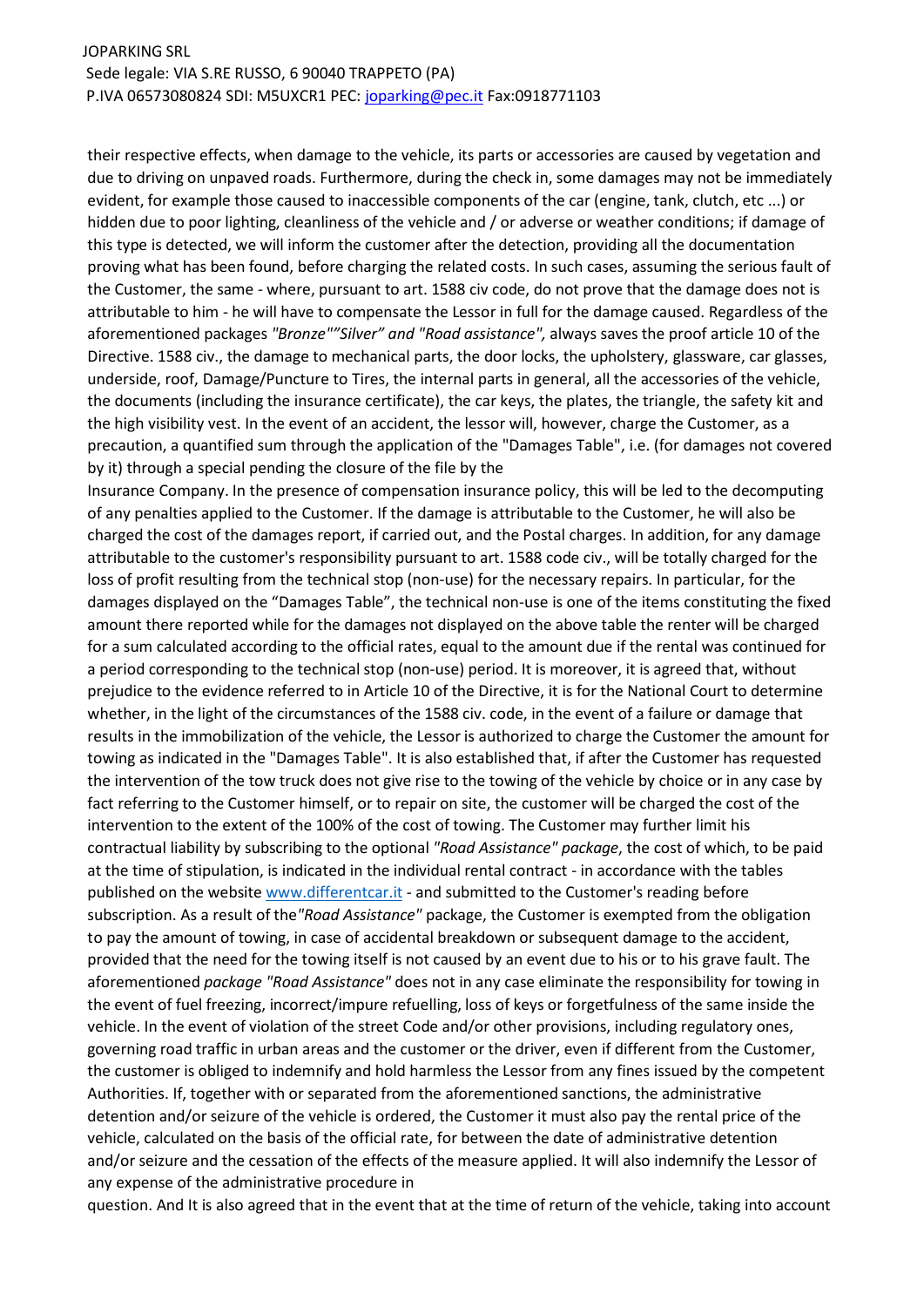the criteria indicated in the Package Sheet of the "Damages Table", it should be noted that it needs to be cleaned or sanitization, the Customer will be charged the sum established respectively by the "Damages Table". The vehicle is delivered in perfect condition and it has to return in the same condition. Upon drop off of vehicle, it is the customer's responsibility to check the state of the vehicle together with the Lessor desk staff. In the event of a joint failure to verify, which is not attributable to omissions and/or of the Lessor, the Customer authorizes the Lessor to charge an amount equal to the amount of damage found on the vehicle. However, it is without prejudice to the Customer's right to provide the evidence referred to in art. 1588 code civ. If no accident has occurred, in order to allow the Lessor to protect his rights against fraud or unfounded claims, the Customer must, however, at the time of the return of the vehicle, explicitly declare that you have not suffered or caused any event.

**2.5** In case of an accident, the Customer is obliged to: a) inform the Lessor immediately by e-mail, telegram or fax and send him a detailed report within 24 hours using the form to be found among the vehicle's documents; b) inform the nearest Authority and obtain a copy of the report must be forwarded to the rental station within 24 hours; c) fill in all parts the Accident Report Form (CAI), in all its parts, sign it and have it signed by the other party, taking note of the names, addresses and contact details of the witnesses, the license plate numbers of all the vehicles involved, the data relating to the insurance and ownership of such motor vehicles; d) provide the Lessor with any other useful information, e) follow the instructions that the Lessor will provide regarding the custody and/or repairs of the vehicle. In the event that customer does not submit the fill in all parts the Accident Report Form (CAI), completed in all its part (and signed by the counterparty - or, where this is not possible, does not at least fulfil the information obligation referred to in the previous letter a) - together with the report drawn up by the Authority and/or does not comply with the other formalities indicated above the customer remains responsible for the full value of all damage caused to the vehicle, thus regardless of the limit charged as a penalty or by the signing of the packages *"Bronze" "Road assistance" "Silver" and "Gold"*. In case the fault for the accident is potentially not the Renter's, the Lessor will charge him, by way of precaution, for an amount sticking to the "Damages Table" or by specific damage report for those damages not displayed there, awaiting the payment of the damages by the third party's Insurance Company. Moreover, the Renter is obliged to inform the desk staff of the pick up office about any possible damage (even if of a small extent and regardless of how this has occurred) and to leave a detailed written report. If this is not done, the Renter will not be freed from the contract obligation even if he has subscribed the *"Bronze" "Road assistance", " Silver" and "Gold" packages*. Furthermore, the Renter will be charged for all damages caused to the vehicle as well as the technical nonuse. In particular, for the damages displayed on the Differentcar "Damages Table", the technical non-use is one of the items constituting the fixed amount there reported while for the damages not displayed on the above table the renter will be charged for a sum as technical non-use stated as per the official rate, equal to the amount due if the rental had been extended for a period of time necessary to carry out the repair and to retrieve the spare parts.

**2.6** The Customer undertakes to return the vehicle and keys to the Lessor's offices by the date indicated on p. 1 of the rental contract, with the same accessories and in the same state in which it was delivered to him. The rental is deemed closed upon receipt of the keys by the lessor's staff. Delivery in a manner other than those indicated on the rental contract is for consideration, with charge the Customer for the costs incurred in driving the car to the place indicated on the contract. Whenever the vehicle is not returned within the stated date, the Lessor has the right to regain physical possession of the vehicle, whenever and wherever this is possible, by any means whatsoever even against Renter's will and the Renter will be liable for all expenses occurred by it. In this case, the Lessor will be exempt from all liabilities regarding objects left inside the vehicle. In the event that the Customer leaves the keys inside the vehicle, closing it, he will have to pay of any expenditure incurred for the opening and recovery of the same, plus the sum, in accordance with the official rates, relating to the period of time required for the execution of repairs and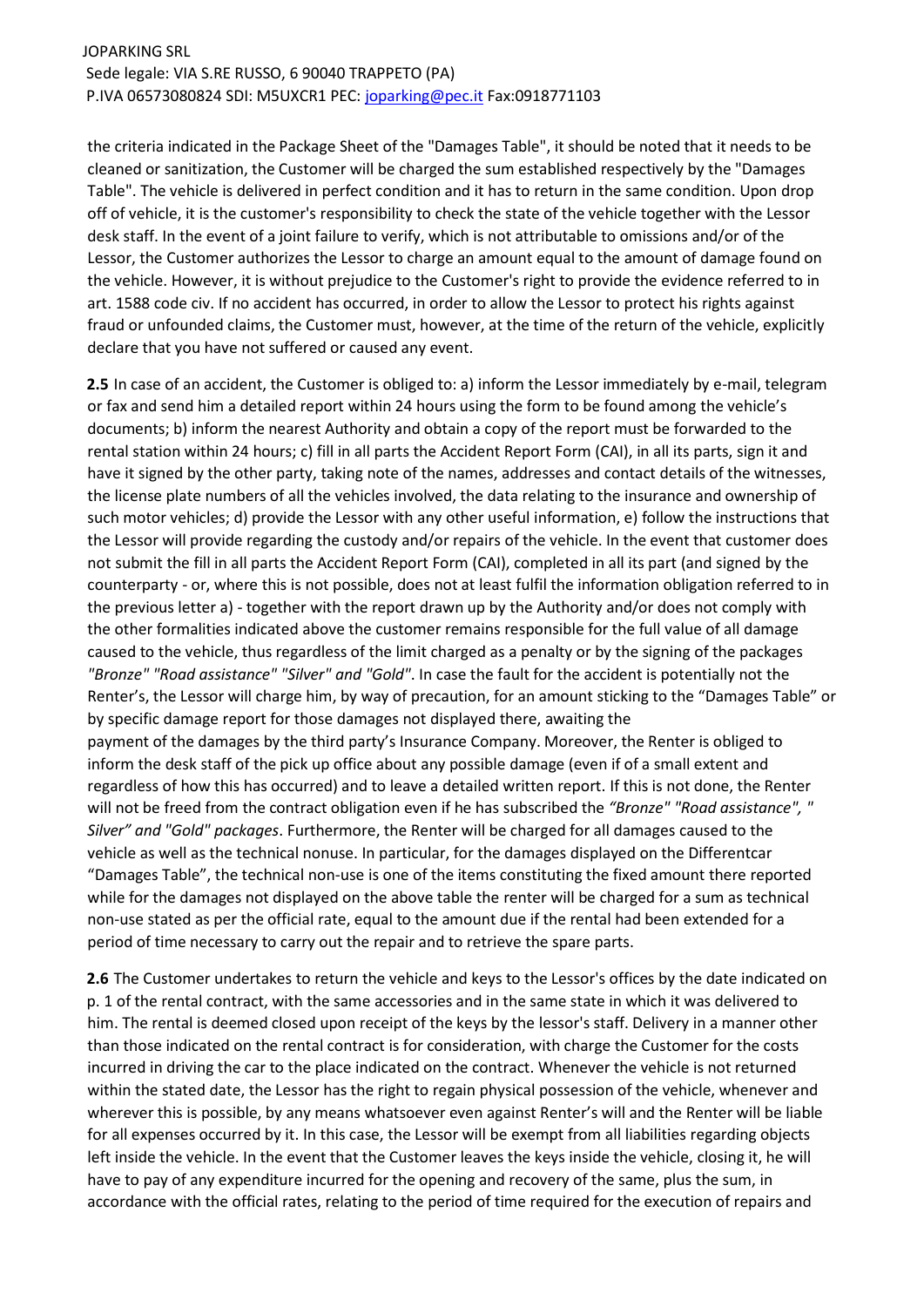the retrieval of spare parts (loss of profit for technical non-use); However, the cost of the damage report will be charged for the additional service fee and the postal charges.

**2.7** The Customer undertakes to pay the Lessor for: a) the rate inherent in the established rental period provided for the category of car chosen at the time of the conclusion of the rental contract and specified therein on p.1; b) the one way fee which will be applied if the vehicle is returned to a different location. The amount of this surcharge is indicated in the individual rental contract signed by the Customer; c) the One Way fee for the GPS which will be applied if the GPS is returned to a different location, in case of return of the aforementioned accessory in a place other than the one at the beginning of the rental. The amount of this supplement is indicated in the contract, d) the VAT (governmental tax) in force at the time of closure of the rental agreement; e) the amount required to tank or restore its initial level and refuelling service (in case the customer does not return the vehicle with the tank full of fuel and in any case with the same level of fuel at the beginning of the rental); f) any sums due as penalties; g) supplements contractually provided for in the case of signing one of the *packages "Bronze", "Pai", "Road assistance" "Silver" and "Gold"* ; h) the airport and downtown surcharge(calculated as a percentage on all rental on the whole rental amount before fuel and VAT) as reported on the individual rental agreement; i) the surcharge in case of delivery and/or resumption of the car outside the normal working hours. This surcharge is € 50 + I.V.A., (per car) within 1 hour after the office closes; € 50.00 + I.V.A. (per car) from 2 hours after the office closes; € 50.00 + I.V.A. (per car) by 1 hour after the closure of the office for all deliveries of the car outside the normal hours of work during the holidays. The limited mileage rate is determined by odometer reading. The Customer is required to periodically check that the odometer is working properly and undertakes to immediately notify the Lessor of any malfunction, following, in this case, the instructions that will be given to him. If at the time of return, the odometer will appear tampered with and/or not in order, the mileage rate will be determined on a flat-rate basis on the basis of a journey of 200 kilometres per Day. As often as a rate is to be commensurate with the number of days, the term "day" defines a period of 24 hours or fraction starting from the moment the vehicle was delivered to the Customer, unless that the rate does not provide otherwise. There is a maximum tolerance of 59 minutes beyond which it will be charged an extra day of rental. In any case, all charges are subject to final audit by the pick up location and/or the drop off location and or the Invoicing Department.

**2.8** The Customer undertakes to notify the Lessor, at the time of signature of the rental contract, of any additional drivers, who shall have the same obligations as the customer himself regarding the conditions of the rental contract. To this end, the Customer undertakes to pay the additional fee established by the rate at the time of rental, the amount of which is indicated in the individual rental contract.

## **3. PROHIBITION OF PASSAGE OF THE CONTRACT**

**3.1** The sale or conclusion of the rental contract in the name and on behalf of a third party is prohibited.

**3.2** The Customer is responsible, in any case, for the actions and/or omissions of anyone who conducts the vehicle.

## **4. THEFT AND FIRE**

**4.1** In the event of theft and/or fire of the vehicle (both total, partial and/or attempted), the Customer undertakes to report the fact to the competent authorities and to hand over to the Lessor a copy of the report authenticated by the Authorities themselves. In this case, the payment of the rental is due until the date of delivery of the copy of this report at the rate agreed at the beginning of the rental, if the complaint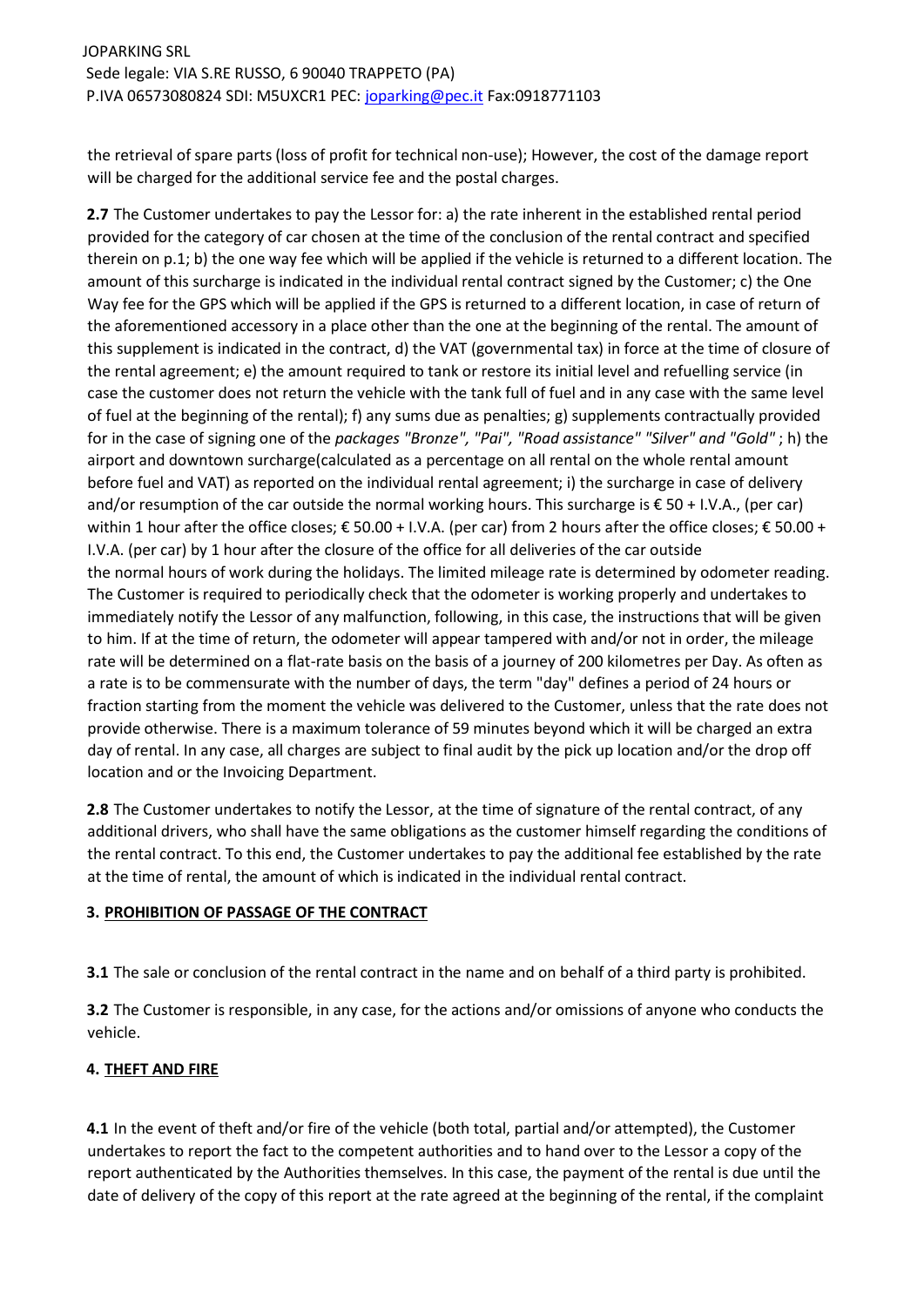is delivered after the scheduled date of the drop off date, at the official rate. In the event of total theft of the vehicle dependent on the customer's malice or gross negligence, in added to the penalty or claims for damages mentioned above, they will be charged an amount equal to the cost of the determined on the basis of current prices at the time of charging. When the theft occurs, the Customer must, in any case, return the original keys of the vehicle. Failure to return the keys of the vehicle means a presumption of negligence of the Renter for the purposes of compensation unless the Renter can prove that he is not liable for the occurred event. In the case of signing the "Silver" and "Gold" package, what has already been expressed to superior Art. 2.4. In case of theft of the vehicle, with subsequent discovery, if the customer has damage or missing parts, the Customer will remain obliged to of the Lessor to compensation within the limits of the TLW penalty.

# **5. TAX DOCUMENTATION**

**5.1** A personalised invoice will be issued only when requested by the Customer at the time of signing of the rental agreement and the same has declared it's taxpayer's code number and/or VAT registration number.

## **6. EXONERATIONS, EXCLUSIONS, CONTROVERSIES, MISCELLANEOUS**

**6.1** In accordance with the provisions of Art. 33, co. 2 letter (a) and (b) and of art. 36, co. 2, letter. a) and b) of Legislative Decree 6 September 2006 n. 205, the Lessor will be responsible only for cases of death or personal injury caused by fault or omission of the Lessor and/or damage suffered by the Renter due to total or partial failure or inadequate performance of the Renter itself. The Lessor shall not be required to keep any item that may have been left in the vehicle upon drop off.

## **7. AUTHORISATION FOR TEMPORARY EXPORT**

**7.1** The Lessor authorizes the Customer to drive the allocated car abroad (see art. 2.3 of these conditions general rental contract) under a temporary export basis. The authorization is not extended to countries indicated in the appropriate box on p. 1 of the rental contract and to the countries where the state of war exists and/or political unrest.

## **8. PROHIBITION OF THE MODIFICATION OF THE CONTRACT GENERAL CONDITIONS**

**8.1** No changes may be made to these General Conditions unless previously authorized general

management of JOPARKING SRL.

## **9. RENTAL PAYMENT**

**9.1** The payment of the full amount of the rental is due at the time of the conclusion of the contract. At the same time, the Customer must sign, on page 1 of the rental contract, the authorization to charge, on the credit card, fuel and/or any fines and/or amounts as a penalty (so-called "Additional Payment"). After the agreed rental, the Lessor is authorized to issue an interest charge at the official discount rate increased by 4 points, except for compensation for the increased damages, with effect from the date of conclusion of the rental contract.